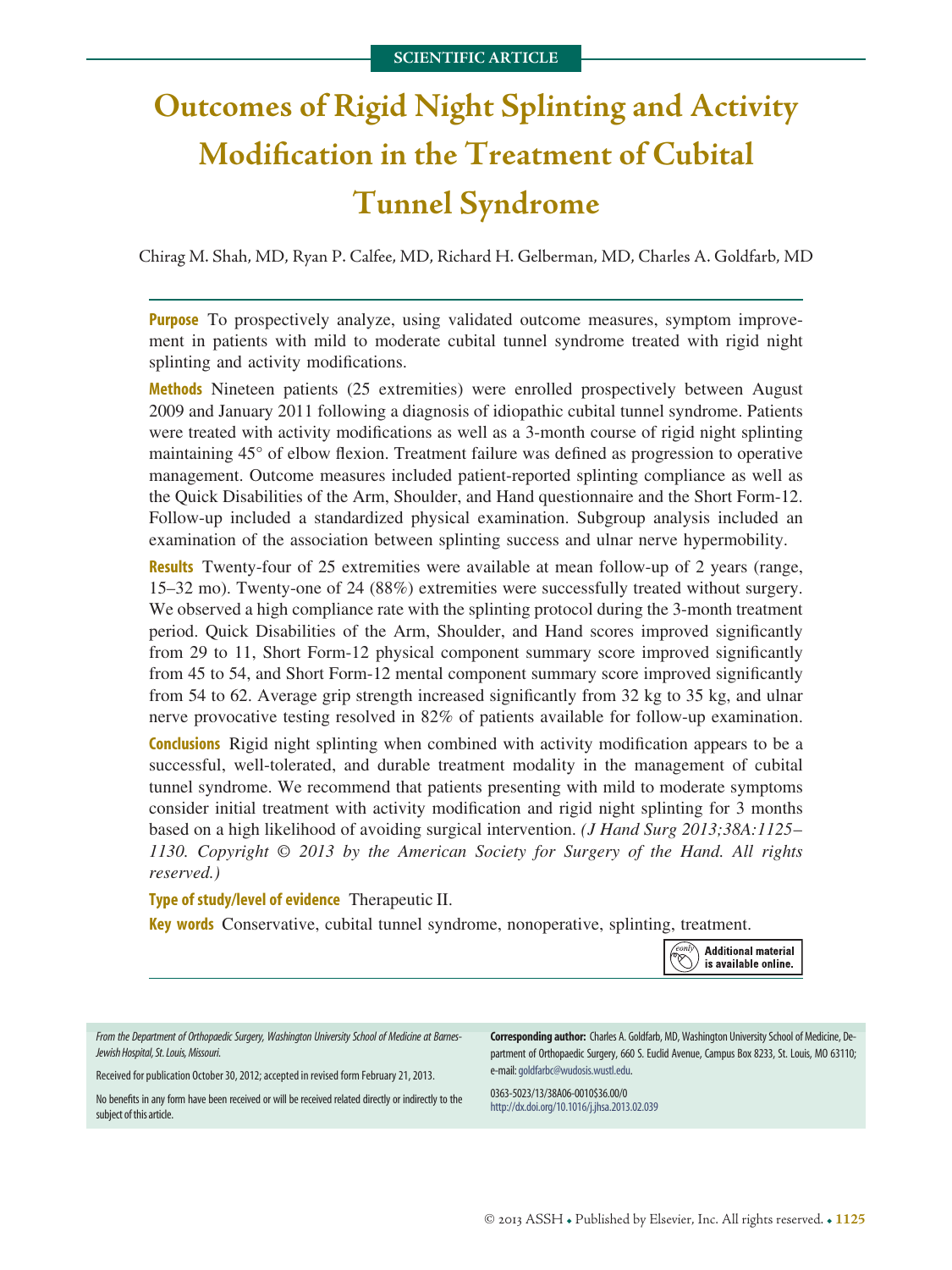**CUBITAL TUNNEL SYNDROME is the second most common nerve compression syndrome, and the cubital tunnel is the most common site of ulnar nerve compression.**<sup>1,2</sup> Research regarding the anatomy common nerve compression syndrome, and the cubital tunnel is the most common site of ulnar of the ulnar nerve and the causes of ulnar nerve dysfunction suggests that cubital tunnel syndrome is likely multifactorial with components of direct compression as well as traction on the nerve related to elbow flexion[.3,4](#page-5-1) The degree of nerve dysfunction may be classified based on the work by McGowan, $5$  later modified by Dellon, $\frac{1}{1}$  that categorizes nerve dysfunction as mild, moderate, or severe based on history and physical examination findings. Mild disease, Dellon 1, is limited to intermittent paresthesias and subjective weakness; moderate disease, Dellon 2, includes intermittent paresthesias and objective weakness; severe disease, Dellon 3, has persistent paresthesias and objective weakness with or without intrinsic atrophy. $1,5-7$ 

The initial treatment of cubital tunnel syndrome may be nonoperative, which includes activity modification, nerve gliding exercises, and splinting. $8-10$  A trial of conservative care is considered appropriate for patients with Dellon 1 symptoms. An understanding of the increased extraneural and intraneural pressure demonstrated in ulnar nerve compression has helped to better define conservative treatment options, especially splinting. It has been shown that prolonged elbow flexion, static or repetitive, induces strain on the ulnar nerve and increased extraneural and intraneural pressures within the cubital tunnel. These intra- and extraneural pressures are at their lowest mean values at an elbow position of 40° to 50° of flexion, and pressures are significantly greater in full elbow flexion or extension. $11$  The goals of splinting are to alleviate symptoms and prevent progressive nerve dysfunction.

Various forms of splinting have been used in the treatment of cubital tunnel syndrome ranging from padded sleeves to rigid thermoplastic custom-fit orthoses. Patient compliance with splinting regimens can be difficult and represents a limiting factor in the utility of this treatment. Outcomes have been examined, but splint compliance and duration of splinting remain uncertain.<sup>12–14</sup> In addition, the response of patients with Dellon 2 symptoms to conservative care is unclear.  $9,12,15$ 

Our goal in this investigation was to prospectively analyze, with validated patient-rated outcome measures, symptom improvement in patients with mild to moderate cubital tunnel syndrome treated with rigid night splinting and activity modification. We also assessed splint compliance during the 3-month trial. We hypothesized that patients treated with a 3-month course of rigid night splinting and activity modification

would comply with the splinting protocol and demonstrate a clinically relevant and statistically significant improvement in validated outcome measures of both upper extremity function and general health measures.

## **MATERIALS AND METHODS**

After institutional review board approval, patients were prospectively enrolled from our hand clinic between August 2009 and January 2011. Any adult patient diagnosed with an idiopathic cubital tunnel syndrome by typical findings on history, physical examination, and/or nerve studies who was amenable to both nonoperative and operative treatment was eligible for inclusion. We graded the severity of cubital tunnel symptoms according to Dellon's classification. The distinction between mild, Dellon 1, and moderate, Dellon 2, disease was made based on weakness in grip/pinch strength of less than 80% of the contralateral, unaffected extremity. For those patients with bilateral disease, strength classification was based on Dellon's grip/pinch strength criteria because an uninvolved contralateral extremity was not available.<sup>[12](#page-5-5)</sup> We excluded patients with severe, Dellon 3, disease because we advised them to have surgery. Patients with cubital tunnel syndrome secondary to elbow deformity, a congenital anomaly, a prior trauma, cervical radiculopathy, or previous elbow surgery were also excluded. Workers' compensation patients were excluded owing to potential confounding as a result of secondary gain considerations. Although we did not exclude patients with a generalized neurological condition or diabetes, none of our patients had these conditions.

Nineteen patients (25 extremities) were enrolled. The 8 men and 11 women had a mean age of 43 years (range, 21–72 y). There were 20 extremities with Dellon 1 disease and 5 with Dellon 2 disease. Symptoms had been present an average of 7 months (range, 1–41) mo) before presentation, and 5 patients had experienced symptoms for more than 6 months. Twenty-four of the 25 extremities were available at a minimum follow-up of 1 year with a mean follow-up of 2 years (range, 15–32 mo). One patient with Dellon 2 disease was lost to follow-up and was excluded from final analysis.

All patients were treated with a rigid nighttime orthosis holding the elbow at a position of 45° of flexion for 3 months. We allowed the orthosis (Hely & Weber, Santa Paula, CA) to be discontinued at 3 months [\(Fig.](#page-2-0) [1\)](#page-2-0). The selected orthosis included malleable aluminum stays that allowed the orthosis to be molded to maintain the elbow at 45° of flexion. In addition, each patient was given information regarding his or her diagnosis and various activity modifications to help reduce day-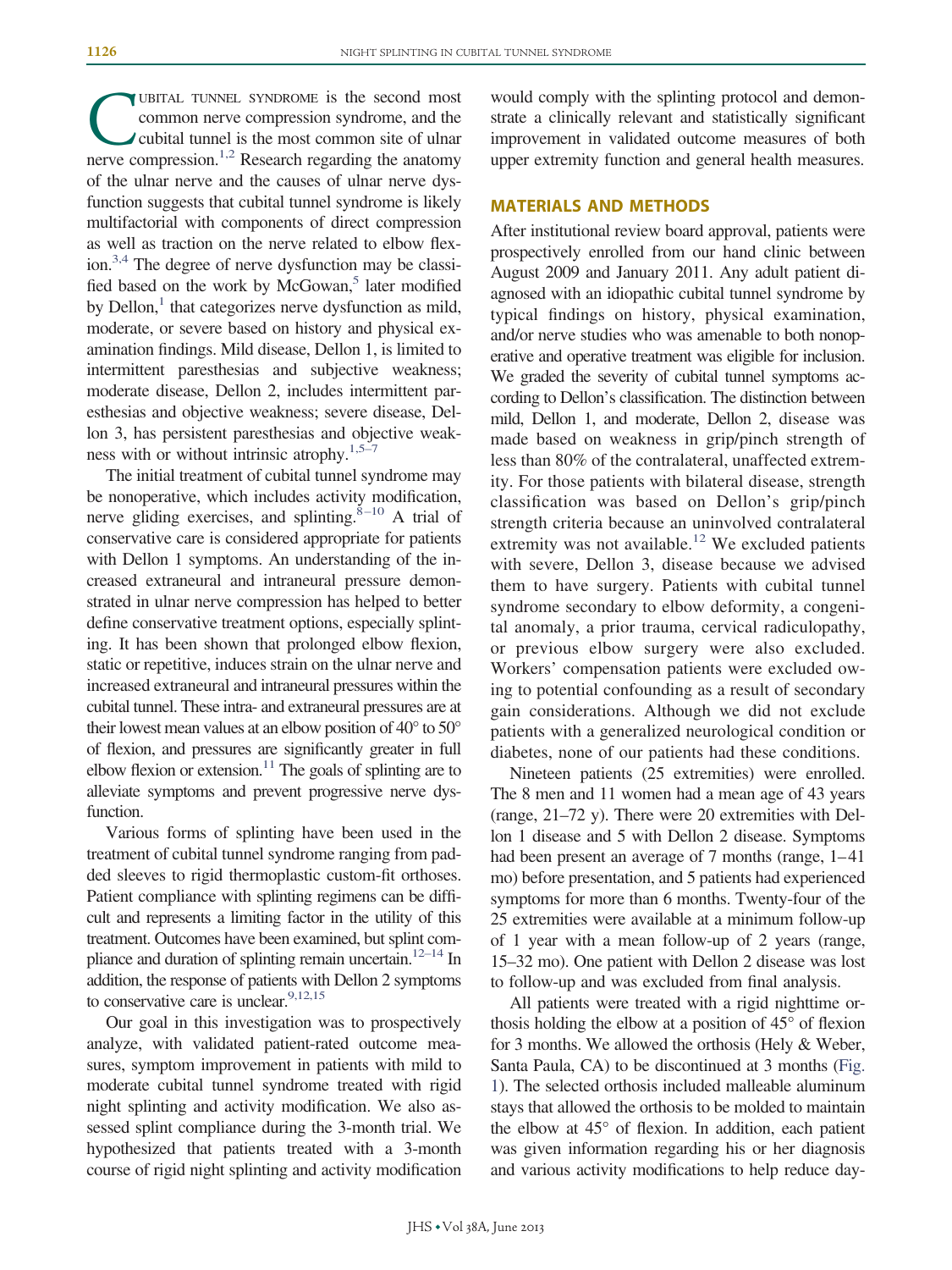

**FIGURE 1:** Hely & Weber orthosis used in this investigation. The orthosis can be adjusted to keep the elbow at 45° of flexion.

<span id="page-2-0"></span>time aggravation of the ulnar nerve [\(Appendix A;](#page-6-0) available on the *Journal's* Web site at [www.jhandsurg.org\)](http://www.jhandsurg.org).

Patients were evaluated at enrollment and at 6 weeks, 3 months, 1 year, and at final follow-up as detailed later. Treatment failure was defined as progression to surgical intervention for cubital tunnel syndrome. The primary outcome measures were the Quick-DASH (Quick Disabilities of the Arm, Shoulder, and Hand questionnaire), the Short Form 12-Item questionnaire (SF-12), and self-reported splinting compliance during the first 3 months of treatment  $(100\% \geq 80\%$ ,  $>$  50%,  $<$  50%, 0%). Treatment outcome was assessed by resolution or improvement of symptoms and improved QuickDASH and SF-12 scores. Per our standard clinical practice, all patients were requested to attempt conservative management with night splinting for a minimum of 3 months. After that, any persistent symptoms deemed unacceptable by the patient could be treated surgically.

### **Subjective assessment**

The QuickDASH and SF-12 questionnaires were completed at study enrollment for baseline data and at 6 weeks, 3 months, and at a minimum 1 year follow-up for final evaluation. The DASH is a 30-item questionnaire that measures function, symptoms, and quality-of-life issues related to upper extremity pathology.<sup>16</sup> It is scored from 0 to 100 with a higher score representing greater disability and a minimal clinically important difference of 10 points[.17](#page-5-8) It has been validated and tested for reproducibility[.18,19](#page-5-9) The QuickDASH is an 11-item version of the DASH that has been shown to correlate well with the DASH score in previous studies.<sup>17</sup>

The SF-12 is an abbreviated version of the Short-Form Health Survey 36 (SF-36). It is valid and reliable

in the general population as a general health measurement scale. The SF-12 has 12 items and produces 2 summary scores: the physical component summary and the mental component summary scores. The SF-12 summary scores are highly correlated with the summary scores obtained from the full SF-36. The physical component summary and the mental component summary are norm-based T scores with a mean of 50 (SD, 10) in the general population. Higher scores correlate with better health-related quality of life. The minimal clinically important difference is estimated between 3 to 5 points for each subscale. $20,21$ 

#### **Physical examination**

We performed a physical examination at initial and subsequent evaluations including quantitative grip strength (Jamar Dynamometer, Lafayette Instrument Company, Lafayette, IN), pinch strength (B&L Engineering, Santa Ana, CA), the presence or absence of Froment's sign, and strength assessment of the first dorsal interosseous and flexor digitorum profundus to small finger (as graded by British Medical Council). Grip and pinch strength measurements were made on single maximal effort measures with the dynamometer in position 2. Grip and pinch strength were compared with the uninvolved contralateral side with less than 80% strength considered a significant difference representing moderate, Dellon 2, disease.

We used static 2-point discrimination of the small finger to assess for sensory changes in comparison with the contralateral hand as well as median nerve innervated digits and considered a discrimination greater than 5 mm to be abnormal. In addition, we performed provocative ulnar nerve testing, including a Tinel sign at the elbow and an elbow flexion compression test.<sup>6</sup> We assessed for a Tinel sign by applying 4 to 6 taps to the patient's ulnar nerve just proximal to the cubital tunnel. We recorded the presence or absence of the patients experiencing a tingling sensation in the small finger. We also assessed combined flexion with pressure provocation test by placing the patient's elbow in maximum flexion and, while in this position, placing pressure on the ulnar nerve just proximal to the cubital tunnel. We applied the test for a maximum of 60 seconds, seeking reproduction of paresthesias in the ring or small finger. These data were used to determine severity, and patients were classified according to Dellon. Finally, we evaluated all patients for stability of the ulnar nerve at the cubital tunnel and classified nerves as stable or unstable. Nerves were considered unstable if they were perchable, perching, or dislocating at the time of initial presentation.<sup>22</sup>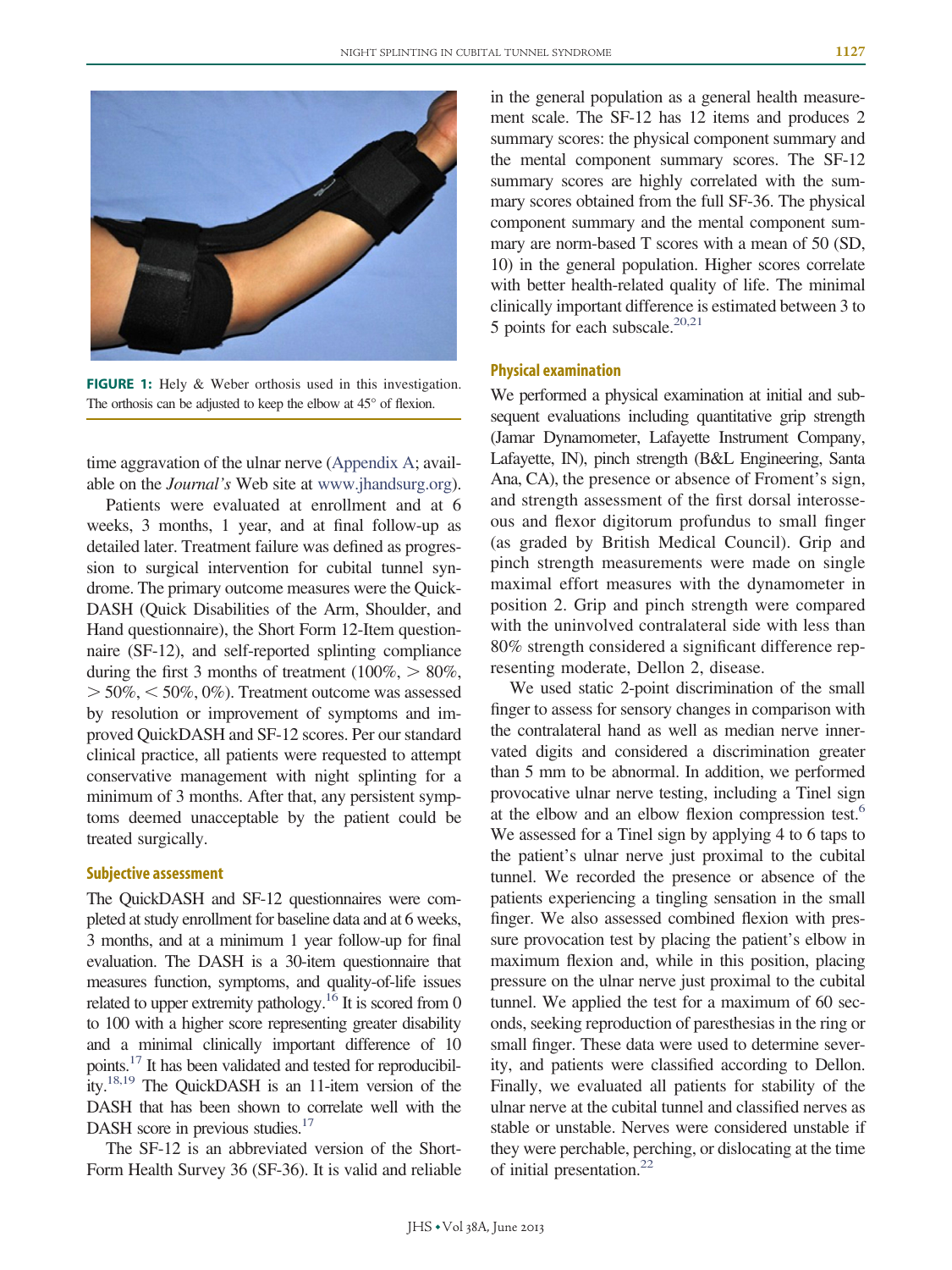<span id="page-3-0"></span>

|                  | <b>TABLE 1.</b> Patient-Rated Outcome Measures Collected During Study |        |              |               |              |              |              |       |              |
|------------------|-----------------------------------------------------------------------|--------|--------------|---------------|--------------|--------------|--------------|-------|--------------|
|                  | Initial                                                               | $6$ Wk |              | $3\text{ Mo}$ | P            | $\mathbf{V}$ |              | Final |              |
| <b>OuickDASH</b> | 29                                                                    | 16.4   | $\leq 0.01*$ | 10.9          | $\leq 0.01*$ | 8.7          | $\leq 0.01*$ | 10.5  | $\leq 0.01*$ |
| SF-12 PCS        | 45                                                                    | 48     | .05          | 52.3          | $< 0.01*$    | 54.8         | $< 0.01*$    | 53.6  | $< 0.01*$    |
| SF-12 MCS        | 54.3                                                                  | 57.6   |              | 60.3          | $.003*$      | 61.2         | $\leq 0.01*$ | 61.9  | $< 0.001*$   |

QuickDASH, Quick Disabilities of the Arm, Shoulder, and Hand; SF-12 MCS, Short Form 12-Item mental component summary score; SF-12 PCS, Short Form 12-Item physical component summary score.

\*Statistically significant at  $P < 0.0125$ .

#### **Nerve studies**

Electromyography (EMG) and nerve conduction studies were performed on 20 of the 25 extremities and were positive in 17. The 17 with positive studies had slowed ulnar nerve conduction velocity across the elbow (judged against laboratory normal value provided on each study), but all had normal EMG findings. Four patients (5 elbows) declined electrophysiological studies but were included in the final analysis based on characteristic history and physical examination indicating cubital tunnel syndrome.<sup>1</sup> All 5 of these elbows had Dellon 1 cubital tunnel syndrome without intrinsic weakness.

# **Statistical methods**

An initial power analysis was conducted in order to determine the sample size needed for this study. The minimum detectable change of the DASH at 95% confidence is assumed to be 13 DASH points (SD, 15 from the normative general population data). Therefore, to test the null hypothesis of equality of treatment group to pretreatment group at  $P = .05$  with 80% power and assuming a uniform dropout rate of 10%, we determined that 25 extremities would be sufficient.

The results of the QuickDASH and SF-12 questionnaires and clinical variables were recorded at initial presentation and at each follow-up interval. A 2-sample paired *t*-test was used to evaluate the mean changes in QuickDASH score and SF-12 between the pre- and posttreatment visits. A Bonferroni correction was applied owing to the multiple comparisons ( $P < .0125$ , significant). Missing data were excluded during analysis.

## **RESULTS**

Twenty-one of 24 extremities were treated successfully without surgery, an  $88\%$  success rate. This included 18 of 20 Dellon 1 and 3 of 4 Dellon 2 cases. We analyzed the primary patient-rated outcome measures, the Quick-DASH and SF-12 physical component summary and



<span id="page-3-1"></span>mental component summary, for the 21 successfully treated extremities [\(Table 1\)](#page-3-0). All were significantly improved by the 3-month follow-up and through the final follow-up; none of those successfully treated by splinting and activity modification had worsening of the Dellon stage.

Patients were compliant with the orthosis at least 80% of the time for 15 of the 18 patients (24 extremities) available for follow-up at 6 weeks and 14 of the 18 patients at 3 months [\(Fig. 2\)](#page-3-1). The patients unable to adhere to the splinting protocol at least 50% of the time cited pain at the medial and/or lateral bony prominences of the elbow as the major reason for noncompliance. At the end of the 3-month trial, 4 patients continued inter-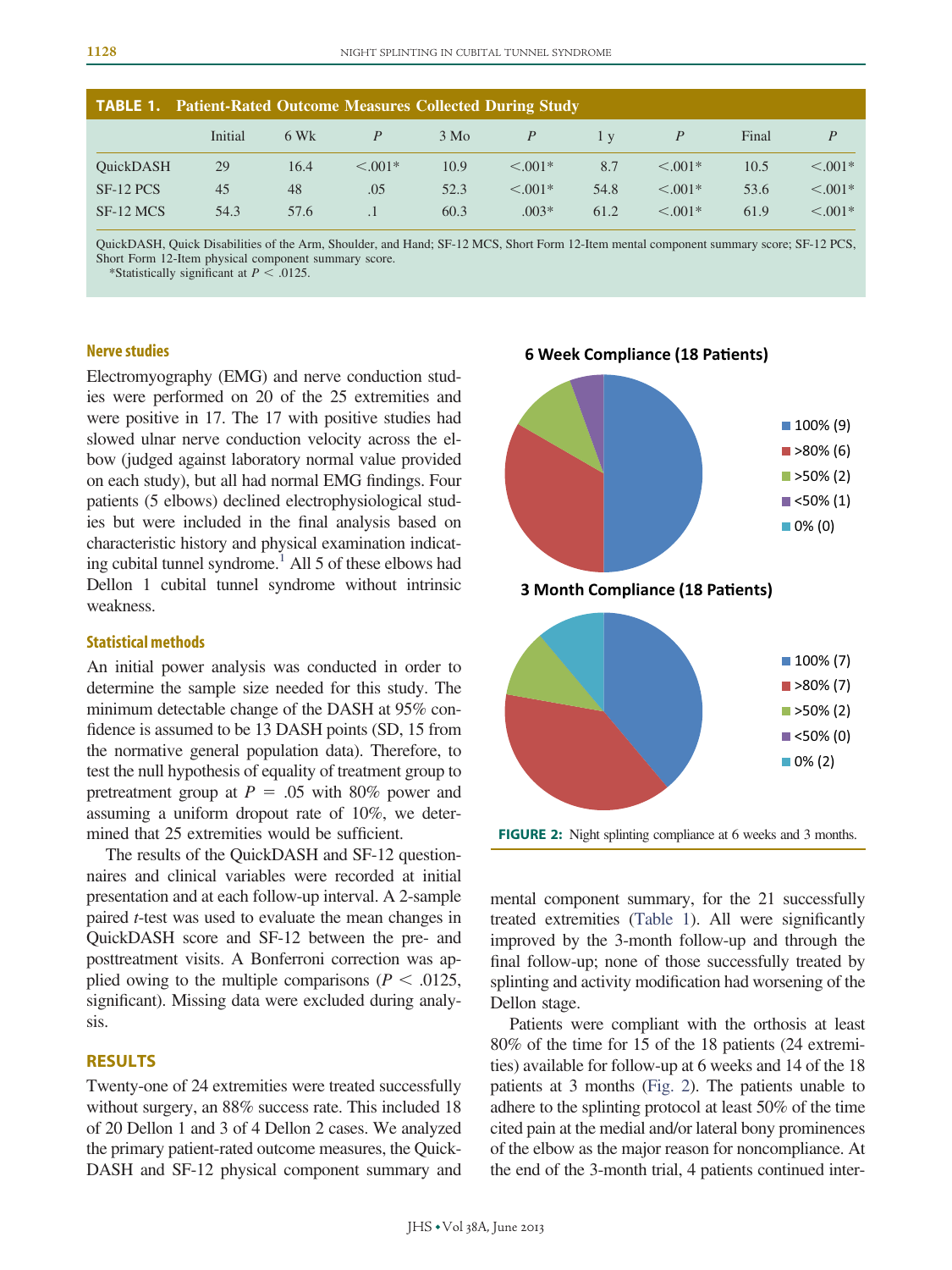mittent orthosis wear for cubital tunnel symptom flare episodes. All continued to modify daily activities to minimize ulnar nerve symptoms as long as these modifications did not limit their daily life. Those modifications deemed to be necessary for daily life (ie, overhead lifting activities and exercises) were resumed once nerve symptoms improved. Activity resumption did not cause symptom recurrence.

Eleven of the 21 successfully treated extremities were available for a final physical examination by a surgeon not involved in the initial care of the patient at an average of 22 months from initial presentation. Average grip strength of the affected extremity increased from 32 kg  $(\pm 15)$  to 35 kg  $(\pm 15)$   $(P = .04)$ . Key pinch strength of the affected extremity remained unchanged at 10 kg  $(\pm 2)$ . The 2 extremities initially presenting with a Froment sign resolved at follow-up. There were 2 extremities with decreased strength of the first dorsal interosseous muscle before treatment, with a British Medical Council strength of 4, and both were normal at follow-up. Similarly, 3 extremities had 4/5 flexor digitorum profundus strength of the small finger before treatment and improved to 5/5 at final follow-up. Three extremities had abnormal 1-point discrimination (8 mm for each) of the small finger before treatment. These normalized at follow-up. Nine of 11 extremities had resolution of provocative ulnar nerve tests at final follow-up.

Sixteen of the 24 extremities had a stable ulnar nerve, and 15 of these had symptom resolution with splinting. There were 8 unstable ulnar nerves, and 6 had symptom resolution with splinting.

### **Treatment failures**

Three patients had persistent symptoms and underwent surgery. One patient wore her splint less than 50% of the time owing to medial elbow bony prominence pain, and another wore her splint more than 80% of the time. The third patient had bilateral symptoms and wore his splint 100% of the time for the first 3 months. He had resolution of symptoms on his nondominant left side; but because of continued symptoms on his dominant side, he underwent surgery 1 year after initiating nonoperative treatment.

# **DISCUSSION**

Eighty-eight percent of patients in this cohort with mild or moderate symptoms were treated successfully with rigid night splinting and activity modifications. Both QuickDASH and SF-12 scores showed statistically and clinically relevant improvement within 3 months of treatment. The improvements noted at 3 months were maintained at final average follow-up of 2 years.

The role of conservative treatment for patients with mild to moderate cubital tunnel symptoms is unclear. Previous authors have found that those presenting with mild, acute symptoms may resolve spontaneously or can be treated with information and activity modifications to relieve ulnar nerve irritation.<sup>23–25</sup> Eisen and Danon<sup>26</sup> followed 22 patients with mild symptoms for a mean of 22 months and noted 90% spontaneous recovery. However, other authors have concluded that those patients with moderate symptoms will fail conservative management. $<sup>1</sup>$ </sup>

Night splinting has long been considered a staple of conservative treatment for cubital tunnel syndrome, but 2 issues bear consideration: the ability of the splint to maintain the elbow at the ideal position of 40° to 50° of flexion $11$  and patient compliance with night splinting. An evaluation of various elbow orthoses by Apfel and Sigafoos<sup>27</sup> demonstrated that only the Hely  $\&$  Weber cubital tunnel splint, an adjustable rigid orthosis with stockinette arm bands, was rigid enough to prevent flexion beyond 53° and also prevent full extension; other splints failed to maintain a position of midflexion. Our experience with the Hely & Weber splint has been similar, and we believe it effectively immobilizes the elbow at 45° of flexion.

Patient compliance is vital to the effectiveness of night splinting for cubital tunnel syndrome. Previous studies have failed to quantitatively evaluate patient compliance with splinting protocols. In our current cohort, the relatively short duration of treatment (3 months) seems to be well tolerated by a majority of our patients. Over 80% of our cohort wore their rigid night splints greater than 80% of the time with less than 5% to 10% of patients wearing it less than 50% of the time. Factors that seem to influence patient compliance include splinting with a comfortable, nonbulky splint for a relatively short treatment period of 3 months.

There is no consensus on the treatment length for rigid night splinting. Seror $13$  studied 22 patients treated with night splinting for 6 months and showed success similar to ours. Dellon et  $al<sup>12</sup>$  prospectively evaluated 121 patients given conservative treatment for 3 to 6 months. Treatments ranged from nighttime towel wrapping to thermoplastic splinting, along with daytime activity modifications. After 6 months of treatment, their success rate was 42% for those with mild symptoms and 34% for those with moderate symptoms. In addition, the need for surgical intervention was 21% within 6 years for those with mild symptoms and 33% within 3 years for those with moderate symptoms. $^{12}$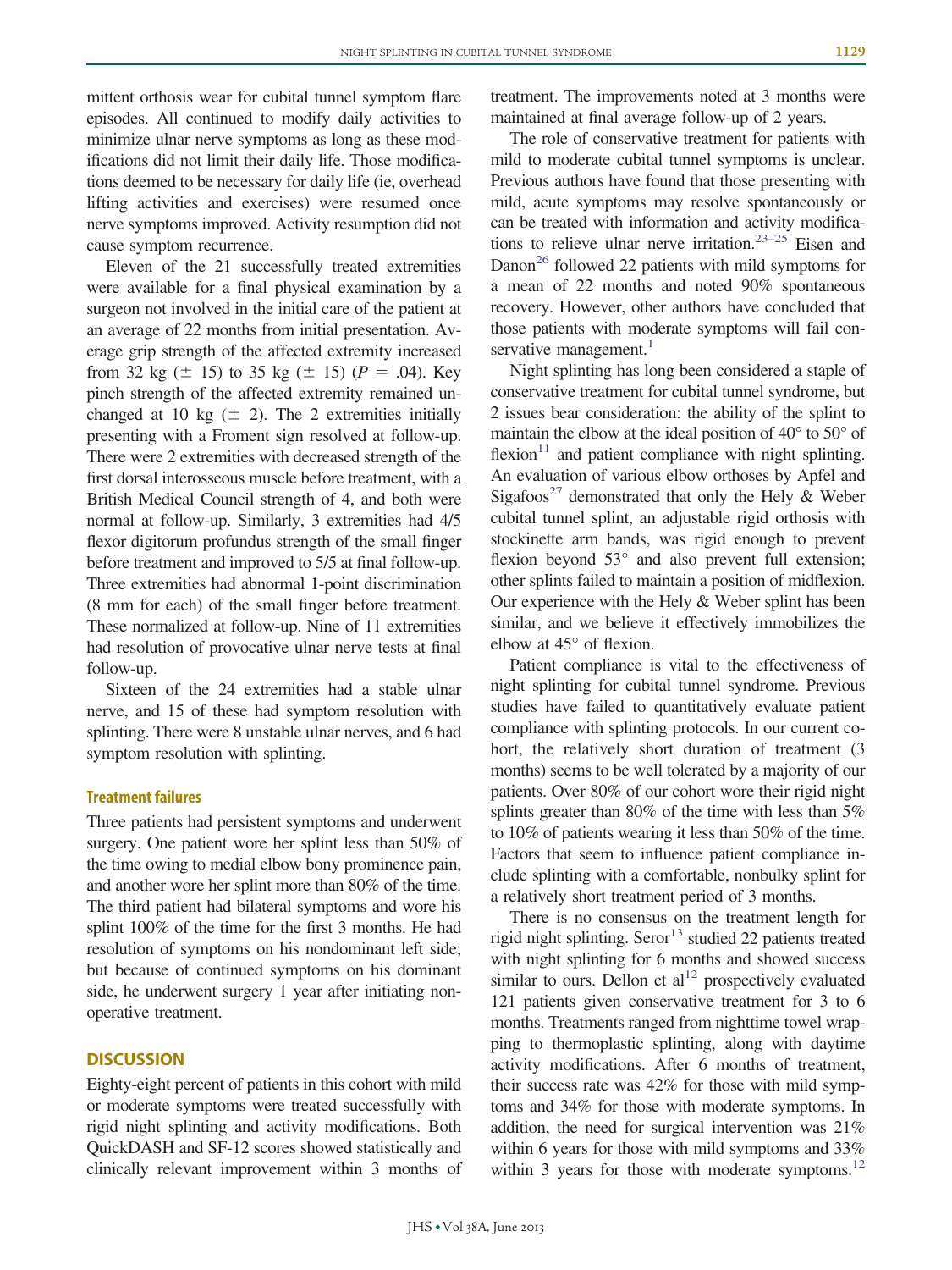This is in comparison with our surgical intervention rate of 13% at 2 years with a more standardized, but shorter treatment protocol.

One previous study suggested that night splinting was not more effective than other conservative treatment modalities. Svernlöv et  $al<sup>14</sup>$  prospectively evaluated 57 patients with nerve gliding exercises, splinting, or information aimed at protecting the ulnar nerve and reported that there was no treatment benefit of night splinting compared with the other groups because 51 of 57 patients were improved at 6 months. Their population, despite including Dellon 1 and 2 patients, was different from ours because 85% of our patients had positive nerve studies and 76% of their patients had normal nerve studies. In addition, patient compliance with splinting was not recorded, and the orthosis they used was meant to prevent elbow flexion beyond 45°, but it was unclear how successful it was at preventing flexion or if it was able to prevent full extension. This study provides useful information and supports the concept that many of these patients will improve with conservative measures.

The primary weakness of our study was the lack of a control group from which we could assess the natural history of untreated, mild cubital tunnel symptoms. A randomized trial with a splinting group and an observational group and/or an activity modification group would be the ideal. In addition, our study population was predominately Dellon 1 patients and 4 Dellon 2 patients. Although 3 of the 4 Dellon type 2 patients improved during the course of this study, they represented a small cohort of moderately affected patients.

Based on the findings of this study, we treat patients with mild to moderate cubital tunnel symptoms with instructions on activity modification and rigid night splinting for 3 months before surgical consideration.

#### <span id="page-5-0"></span>**REFERENCES**

- 1. Dellon AL. Review of treatment results for ulnar nerve entrapment at the elbow. *J Hand Surg Am.* 1989;14(4):688 –700.
- <span id="page-5-1"></span>2. Bozentka DJ. Cubital tunnel syndrome pathophysiology. *Clin Orthop Relat Res.* 1998;351:90 –94.
- 3. Britz GW, Haynor DR, Kuntz C, et al. Ulnar nerve entrapment at the elbow: correlation of magnetic resonance imaging, clinical, electrodiagnostic, and intraoperative findings. *Neurosurgery.* 1996;38(3): 458 – 465; discussion 465.
- <span id="page-5-2"></span>4. Feindel W, Stratford J. Cubital tunnel compression in tardy ulnar palsy. *Can Med Assoc J.* 1958;78(5):351–353.
- <span id="page-5-11"></span>5. McGowan A. The results of transposition of the ulnar nerve for traumatic ulnar neuritis. *J Bone Joint Surg Br.* 1950;32(3):293–301.
- 6. Novak CB, Lee GW, Mackinnon SE, Lay L. Provocative testing for cubital tunnel syndrome. *J Hand Surg Am.* 1994;19(5):817– 820.
- 7. Listed NA. Practice parameter: electrodiagnostic studies in ulnar neuropathy at the elbow. American Association of Electrodiagnostic Medicine, American Academy of Neurology, and American Acad-

emy of Physical Medicine and Rehabilitation. *Neurology.* 1999; 52(4):688 – 690.

- <span id="page-5-3"></span>8. Byron P. Upper extremity nerve gliding: programs used at the Philadelphia Hand Center. In: Hunter J, Mackin E, Callahan A, eds. *Rehabilitation of the Hand: Surgery and Therapy*. 4th ed. St. Louis: Mosby; 1995:951–956.
- <span id="page-5-6"></span>9. Coppieters MW, Bartholomeeusen KE, Stappaerts KH. Incorporating nerve-gliding techniques in the conservative treatment of cubital tunnel syndrome. *J Manipulative Physiol Ther.* 2004;27(9):560 –568.
- 10. Oskay D, Meric A, Kirdi N, et al. Neurodynamic mobilization in the conservative treatment of cubital tunnel syndrome: long-term follow-up of 7 cases. *J Manipulative Physiol Ther.* 2010;33(2):156 –163.
- <span id="page-5-4"></span>11. Gelberman RH, Yamaguchi K, Hollstien SB, et al. Changes in interstitial pressure and cross-sectional area of the cubital tunnel and of the ulnar nerve with flexion of the elbow. An experimental study in human cadavers. *J Bone Joint Surg Am.* 1998;80(4):492–501.
- <span id="page-5-5"></span>12. Dellon AL, Hament W, Gittelshon A. Nonoperative management of cubital tunnel syndrome: an 8-year prospective study. *Neurology.* 1993;43(9):1673–1677.
- <span id="page-5-17"></span><span id="page-5-16"></span>13. Seror P. Treatment of ulnar nerve palsy at the elbow with a night splint. *J Bone Joint Surg Br.* 1993;75(2):322–327.
- 14. Svernlov B, Larsson M, Rehn K, Adolfsson L. Conservative treatment of the cubital tunnel syndrome. *J Hand Surg Eur Vol.* 2009; 34(2):201–207.
- <span id="page-5-7"></span>15. Szabo RM, Kwak C. Natural history and conservative management of cubital tunnel syndrome. *Hand Clin.* 2007;23(3):311–318, v–vi.
- 16. Hudak PL, Amadio PC, Bombardier C. Development of an upper extremity outcome measure: the DASH (Disabilities of the Arm, Shoulder and Hand) [corrected]. The Upper Extremity Collaborative Group (UECG). *Am J Ind Med.* 1996;29(6):602– 608.
- <span id="page-5-8"></span>17. Gummesson C, Ward MM, Atroshi I. The shortened Disabilities of the Arm, Shoulder and Hand questionnaire (QuickDASH): validity and reliability based on responses within the full-length DASH. *BMC Musculoskelet Disord.* 2006;7:44.
- <span id="page-5-9"></span>18. MacDermid JC, Richards RS, Donner A, Bellamy N, Roth JH. Responsiveness of the Short Form-36, Disabilities of the Arm, Shoulder, and Hand questionnaire, Patient-Rated Wrist Evaluation, and physical impairment measurements in evaluating recovery after a distal radius fracture. *J Hand Surg Am.* 2000;25(2):330 –340.
- 19. Beaton DE, Katz JN, Fossel AH, et al. Measuring the whole or the parts? Validity, reliability, and responsiveness of the Disabilities of the Arm, Shoulder and Hand outcome measure in different regions of the upper extremity. *J Hand Ther.* 2001;14(2):128 –146.
- <span id="page-5-10"></span>20. Ware J Jr, Kosinski M, Keller SD. A 12-Item Short-Form Health Survey: construction of scales and preliminary tests of reliability and validity. *Med Care.* 1996;34(3):220 –233.
- <span id="page-5-12"></span>21. Drummond M. Introducing economic and quality of life measurements into clinical studies. *Ann Med.* 2001;33(5):344 –349.
- 22. Calfee RP, Manske PR, Gelberman RH, et al. Clinical assessment of the ulnar nerve at the elbow: reliability of instability testing and the association of hypermobility with clinical symptoms. *J Bone Joint Surg Am.* 2010;92(17):2801–2808.
- <span id="page-5-13"></span>23. Szabo RM. Entrapment and compression neuropathies. In: Green DP, ed. *Green's Operative Hand Surgery*. 4th ed. New York: Churchill-Livingstone; 1999.
- 24. Folberg CR, Weiss AP, Akelman E. Cubital tunnel syndrome. Part II: treatment. *Orthop Rev.* 1994;23(3):233–241.
- <span id="page-5-14"></span>25. Sailer SM. The role of splinting and rehabilitation in the treatment of carpal and cubital tunnel syndromes. *Hand Clin.* 1996;12(2):223–241.
- <span id="page-5-15"></span>26. Eisen A, Danon J. The mild cubital tunnel syndrome. Its natural history and indications for surgical intervention. *Neurology.* 1974; 24(7):608 – 613.
- 27. Apfel E, Sigafoos GT. Comparison of range-of-motion constraints provided by splints used in the treatment of cubital tunnel syndrome—a pilot study. *J Hand Ther.* 2006;19(4):384 –391; quiz 392.